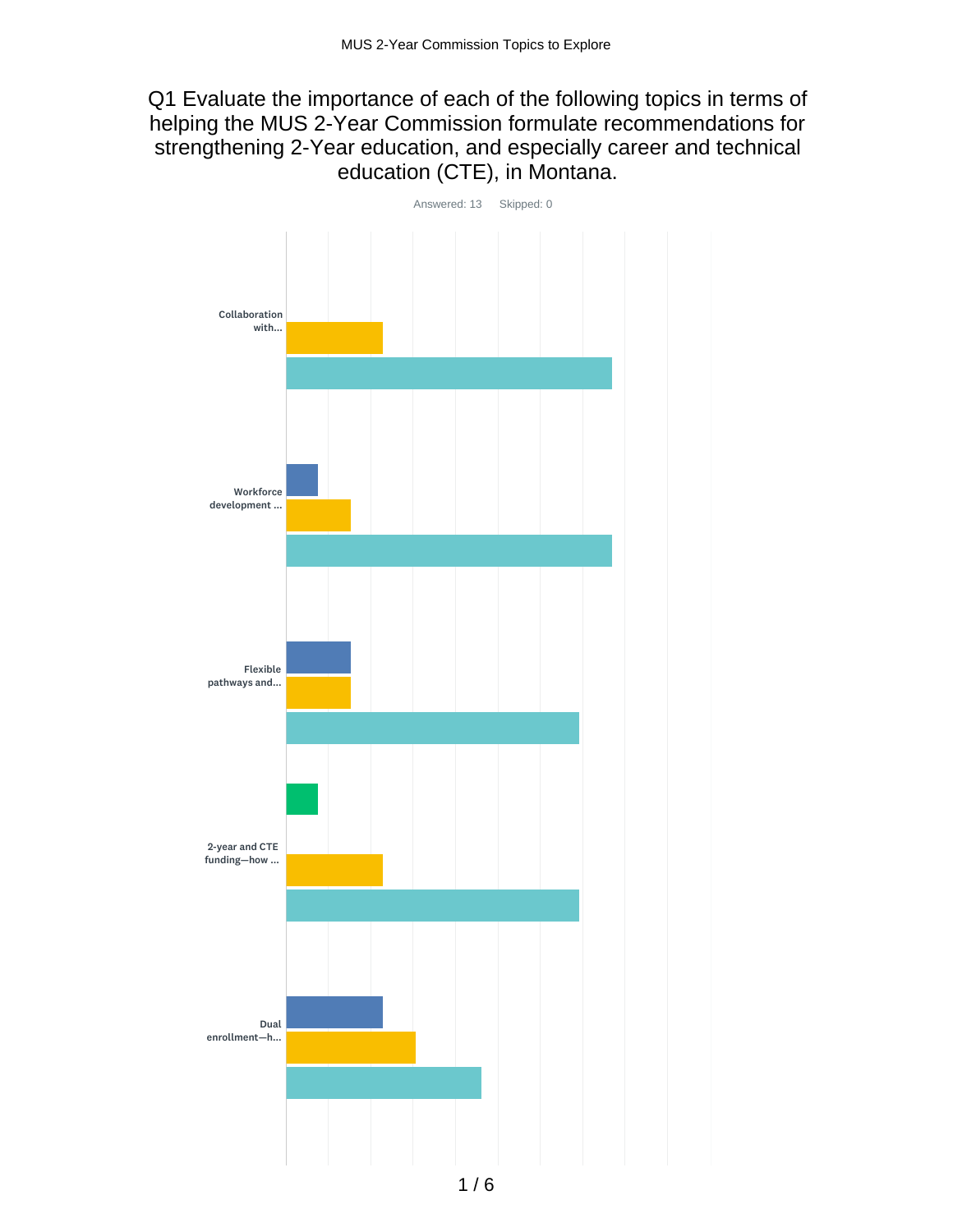#### MUS 2-Year Commission Topics to Explore



Not important to the conversation Somewhat important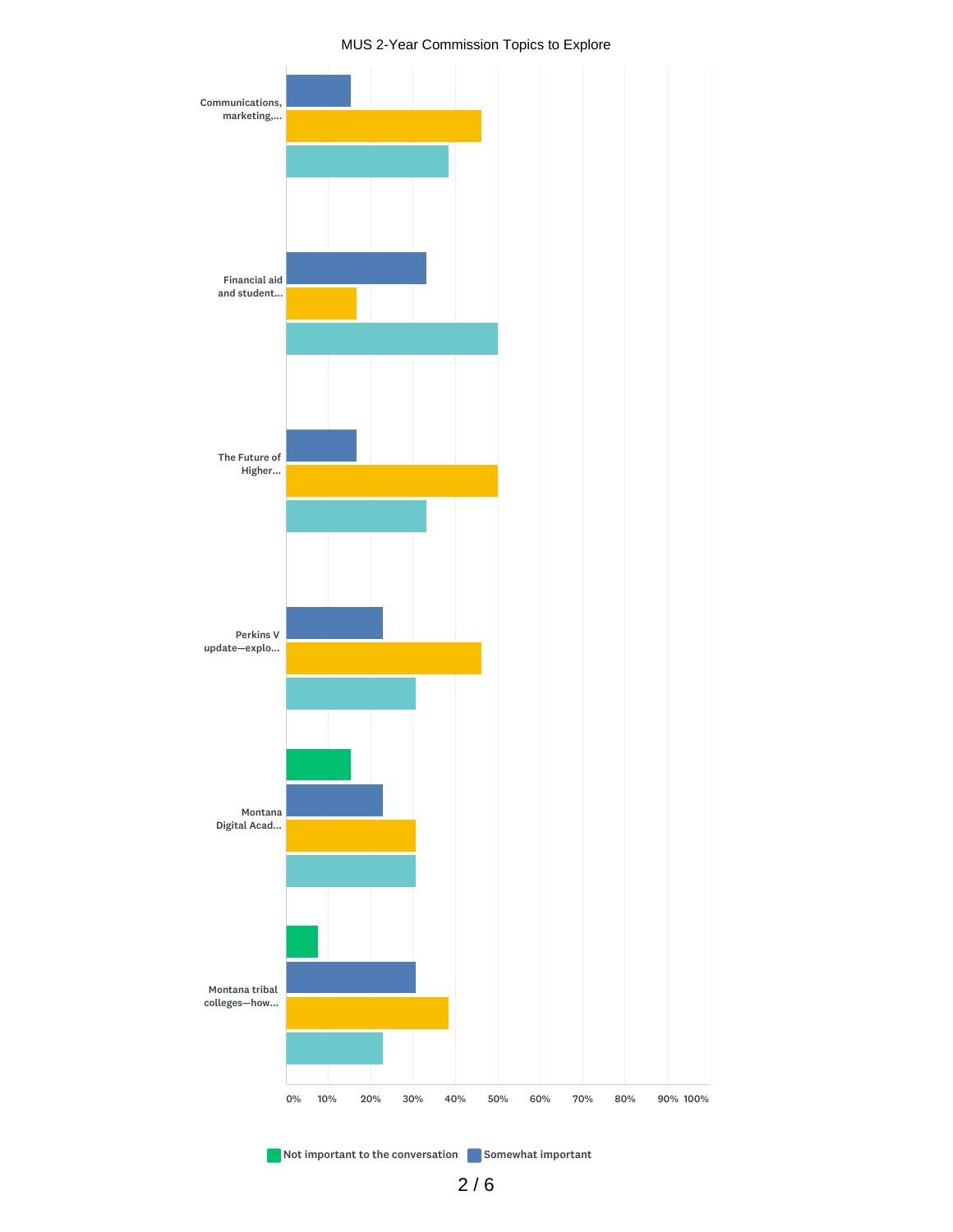#### MUS 2-Year Commission Topics to Explore

Important but not crucial Crucial to the conversation

|                                                                                                                                                                       | <b>NOT</b><br><b>IMPORTANT TO</b><br><b>THE</b><br><b>CONVERSATION</b> | <b>SOMEWHAT</b><br><b>IMPORTANT</b> | <b>IMPORTANT</b><br><b>BUT NOT</b><br><b>CRUCIAL</b> | <b>CRUCIAL TO</b><br><b>THE</b><br><b>CONVERSATION</b> | <b>TOTAL</b> | <b>WEIGHTED</b><br><b>AVERAGE</b> |
|-----------------------------------------------------------------------------------------------------------------------------------------------------------------------|------------------------------------------------------------------------|-------------------------------------|------------------------------------------------------|--------------------------------------------------------|--------------|-----------------------------------|
| Collaboration with business-how to<br>align CTE with business needs and<br>ensure business support for CTE<br>programs                                                | 0.00%<br>$\Omega$                                                      | 0.00%<br>$\Omega$                   | 23.08%<br>3                                          | 76.92%<br>10                                           | 13           | 3.77                              |
| Workforce development in MT-how<br>to ensure a coordinated and effective<br>system of workforce development that<br>is aligned with education                         | $0.00\%$<br>$\Omega$                                                   | 7.69%<br>$\mathbf{1}$               | 15.38%<br>$\overline{2}$                             | 76.92%<br>10                                           | 13           | 3.69                              |
| Flexible pathways and stackable<br>credentials--how to ensure no dead<br>ends and multiple on/off ramps in<br><b>CTE</b>                                              | 0.00%<br>$\Omega$                                                      | 15.38%<br>$\overline{c}$            | 15.38%<br>$\overline{2}$                             | 69.23%<br>9                                            | 13           | 3.54                              |
| 2-year and CTE funding-how to<br>ensure that 2-year education and CTE<br>are valued in appropriation/allocation<br>process                                            | 7.69%<br>$\mathbf{1}$                                                  | $0.00\%$<br>$\Omega$                | 23.08%<br>3                                          | 69.23%<br>9                                            | 13           | 3.54                              |
| Dual enrollment-how to strengthen,<br>especially for CTE                                                                                                              | 0.00%<br>$\overline{0}$                                                | 23.08%<br>3                         | 30.77%<br>4                                          | 46.15%<br>6                                            | 13           | 3.23                              |
| Communications, marketing, outreach<br>-how to help Montanans know about<br>and explore various career and<br>college pathways                                        | 0.00%<br>$\Omega$                                                      | 15.38%<br>$\overline{c}$            | 46.15%<br>6                                          | 38.46%<br>5                                            | 13           | 3.23                              |
| Financial aid and student debt--how<br>to ensure pathways are open to<br>students without financial barriers                                                          | 0.00%<br>$\overline{0}$                                                | 33.33%<br>$\overline{4}$            | 16.67%<br>$\overline{2}$                             | 50.00%<br>6                                            | 12           | 3.17                              |
| The Future of Higher Education-how<br>to ensure that Montana's higher<br>education system is adaptable to a<br>rapidly changing economy and<br>technological advances | 0.00%<br>$\Omega$                                                      | 16.67%<br>$\overline{2}$            | 50.00%<br>6                                          | 33.33%<br>4                                            | 12           | 3.17                              |
| Perkins V update-explore how<br>changes to the federal law governing<br>CTE will impact Montana                                                                       | 0.00%<br>$\Omega$                                                      | 23.08%<br>3                         | 46.15%<br>6                                          | 30.77%<br>$\overline{4}$                               | 13           | 3.08                              |
| Montana Digital Academy (MTDA)<br>role-how to bolster access to a<br>variety of high school CTE pathways<br>regardless of location                                    | 15.38%<br>$\overline{2}$                                               | 23.08%<br>3                         | 30.77%<br>$\overline{4}$                             | 30.77%<br>$\overline{4}$                               | 13           | 2.77                              |
| Montana tribal colleges-how to<br>ensure strong coordination and<br>collaboration between tribal colleges<br>and the MUS                                              | 7.69%<br>$\mathbf{1}$                                                  | 30.77%<br>4                         | 38.46%<br>5                                          | 23.08%<br>3                                            | 13           | 2.77                              |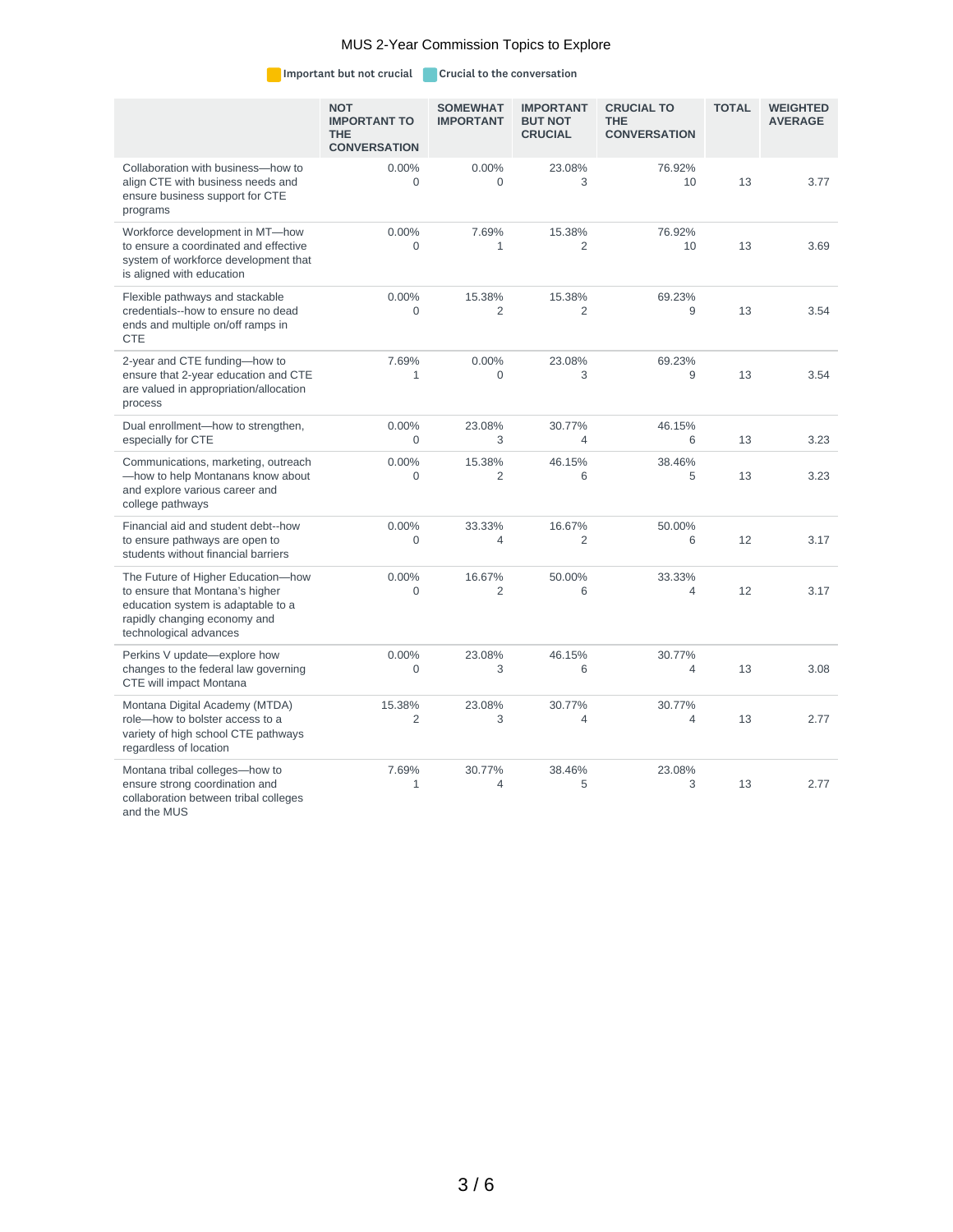### Q2 For the above topics, do you have ideas for presenters, or are there specific questions you'd like addressed?

Answered: 7 Skipped: 6

| # | <b>RESPONSES</b>                                                                                                                                                                                                                                                                                                                                                            | <b>DATE</b>         |
|---|-----------------------------------------------------------------------------------------------------------------------------------------------------------------------------------------------------------------------------------------------------------------------------------------------------------------------------------------------------------------------------|---------------------|
| 1 | How can we get private businesses to allow access to their industry career training education sites<br>so we can train on those important topics                                                                                                                                                                                                                            | 11/22/2019 12:31 AM |
|   | 1) How do the 2-year programs assess the needs to Montana businesses in a systematic and<br>coherent way? What can we do to support this process? 2) How can the Montana Digital Academy<br>support learning opportunities that also require a hands-on educational experience?                                                                                             | 11/21/2019 10:57 AM |
| 3 | Change governance to allow flexibility and nimble address of local needs!                                                                                                                                                                                                                                                                                                   | 11/20/2019 5:58 PM  |
|   | CTE programs are costly to start up and maintain with current technology and work methods. CTE<br>programs are also designed to meet workforce need. How do we fund these programs and keep<br>them affordable for students. How do we fund programs that are short duration training. How do<br>we speed up the ability to start and end programs based on workforce needs | 11/20/2019 3:31 PM  |
| 5 | Missoula College IT programs partnering with local employers.                                                                                                                                                                                                                                                                                                               | 11/18/2019 6:41 AM  |
| 6 | I would like to see some High School Counselor/Administrators that could comment on how they<br>view the two-year schools. I think it would also be very informative about where the gaps are in our<br>recruitment strategies.                                                                                                                                             | 11/13/2019 5:16 PM  |
|   | The State of Montana's budgeting process for all two year schools would be a good topic of<br>discussion.                                                                                                                                                                                                                                                                   | 11/13/2019 4:47 PM  |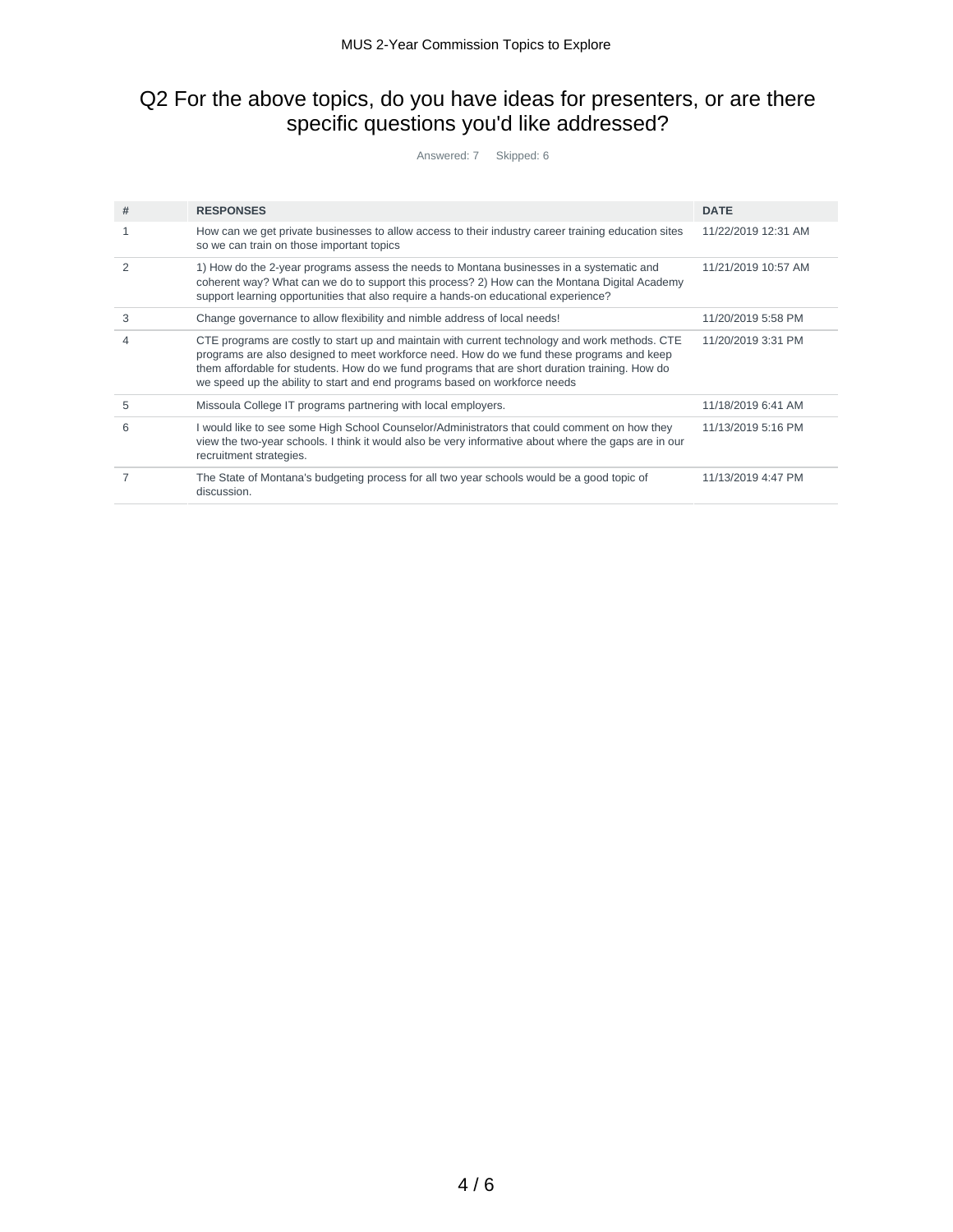# Q3 Are there other high priority topics you'd like to suggest?

Answered: 5 Skipped: 8

| #  | <b>RESPONSES</b>                                                                                                                                                              | <b>DATE</b>         |
|----|-------------------------------------------------------------------------------------------------------------------------------------------------------------------------------|---------------------|
|    | Technical training pay of teachers needs to be competitive with industry if you ever hope to keep<br>good teachers on staff. Might have to raise pay to market.               | 11/22/2019 12:31 AM |
|    | Yes, working a funding formula that encourages CTE emphasis and student access!                                                                                               | 11/20/2019 5:58 PM  |
|    | A discussion about duplication of programs in the state and the impact of this duplication on<br>students and institutional effectiveness.                                    | 11/20/2019 3:31 PM  |
|    | Education for students and families about different career tracks and how they will impact your<br>ability to repay loans and make a good living for your family. Econ 101 :) | 11/15/2019 6:11 PM  |
| ٠h | A panel discussion with employers who have utilized two year education in their workforce would<br>be good.                                                                   | 11/13/2019 4:47 PM  |